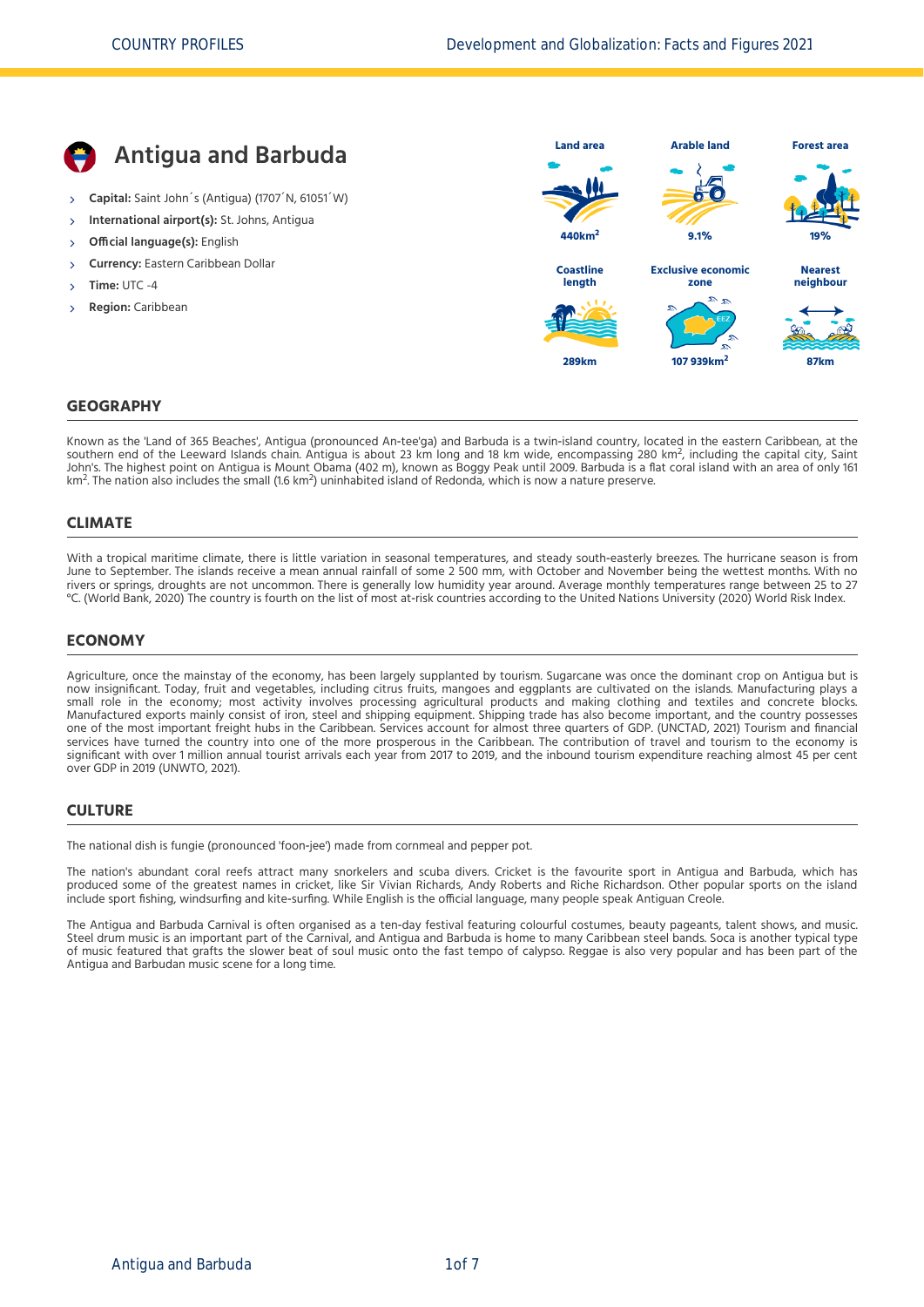#### **ECONOMIC TRENDS**



Antigua and Barbuda 2 of 7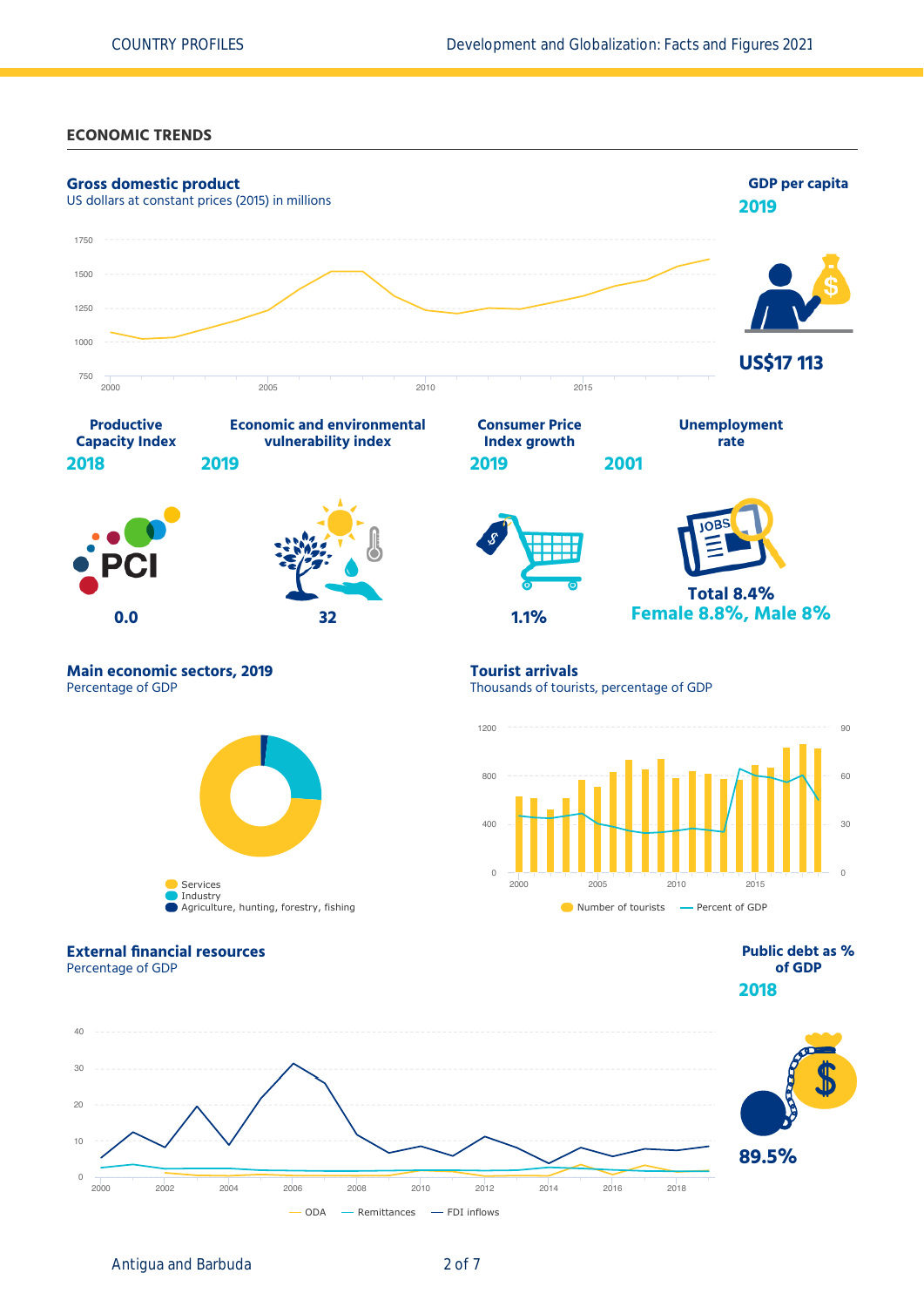# **MARITIME TRANSPORT**

## **Fleet size**

| Number of ships      |      |      |  |  |  |  |
|----------------------|------|------|--|--|--|--|
| Ship type            | 2011 | 2019 |  |  |  |  |
| <b>Total fleet</b>   | 1193 | 777  |  |  |  |  |
| Oil tankers          | 3    | 2    |  |  |  |  |
| <b>Bulk carriers</b> | 35   | 32   |  |  |  |  |
| General cargo        | 691  | 534  |  |  |  |  |
| Container ships      | 391  | 150  |  |  |  |  |
| Other types of ships | 73   | 59   |  |  |  |  |

| <b>Indicators</b>            | 2019   | <b>SIDS Ranking</b> |
|------------------------------|--------|---------------------|
| Number of port calls         | 839    |                     |
| Median time in port (days)   | 0.5    |                     |
| Average age of vessels       | 17     |                     |
| Average size (GT) of vessels | 39 734 |                     |

## **Container port throuput 2019**



# **Bilateral connectivity index, 2019**

Top 5 partners



# **Liner shipping connectivity index**

Maximum China Q1 2006=100

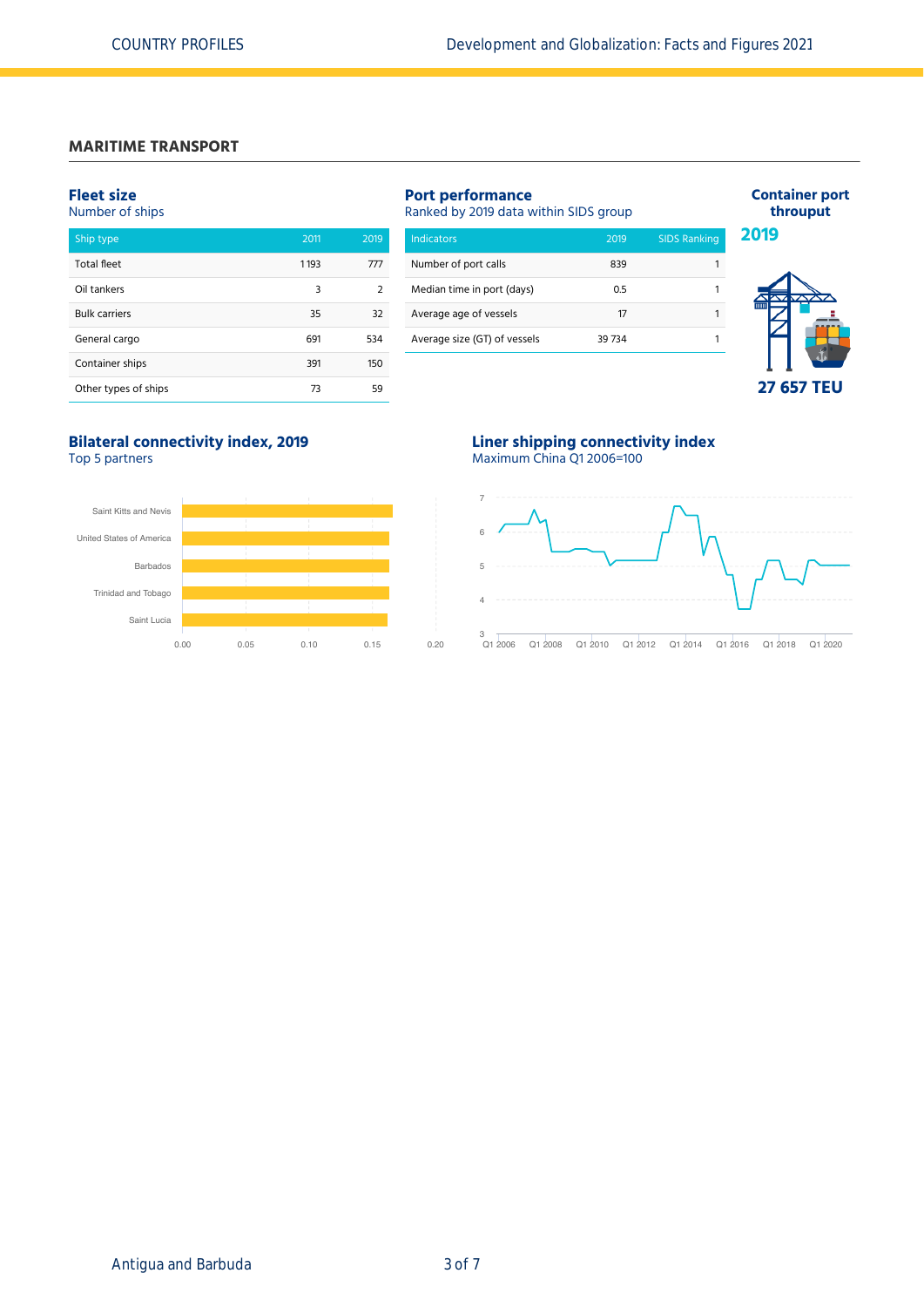## **POPULATION**

#### **Total population**

Thousands of people, share of urban population



**Life expectancy**

## **Population development indicators**

| <b>Indicators</b>                             | Period | Value |
|-----------------------------------------------|--------|-------|
| Poverty headcount (% of population)           |        |       |
| Human development index                       | 2018   | 0.8   |
| Human assets index                            | 2020   | 96    |
| Adult literacy rate (15+ years, both sexes %) |        |       |
| Gender inequality index                       |        |       |



**Population**

**per km<sup>2</sup>**



**Dependency**

# **Age structure by gender, 2019**

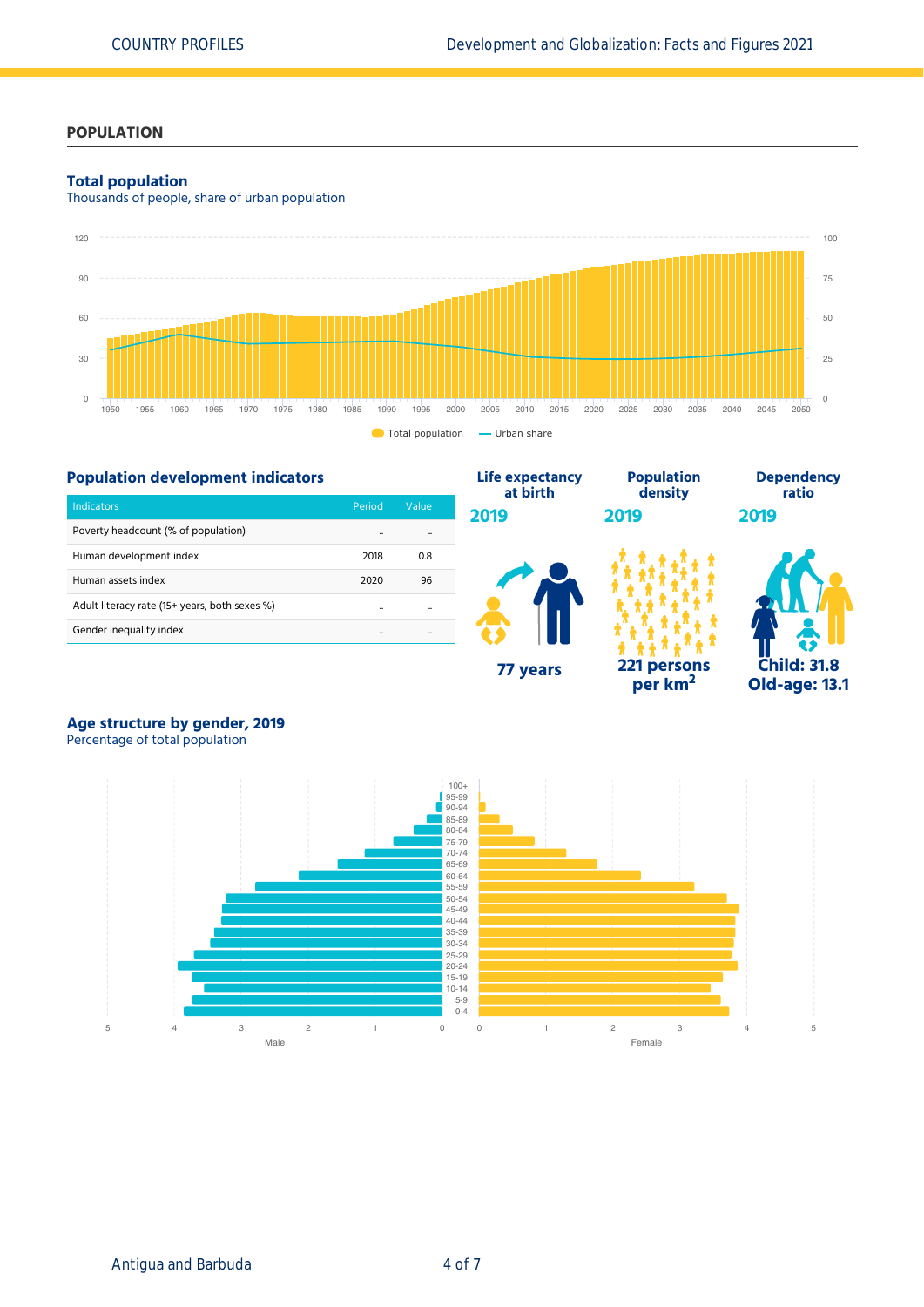# **INTERNATIONAL TRADE**

| <b>Merchandise and services trade</b><br>US dollars in millions |      |      | <b>Trade openness</b><br><b>Goods and</b> | <b>Export</b><br>concentration | <b>Food import</b><br>dependency |                  |               |                             |
|-----------------------------------------------------------------|------|------|-------------------------------------------|--------------------------------|----------------------------------|------------------|---------------|-----------------------------|
| Indicators                                                      | 2005 | 2010 | 2015                                      | 2019                           | 2019 (% of<br>GDP)               | services<br>2019 | index<br>2019 | <b>Average</b><br>2015-2019 |
| Merchandise<br>exports                                          | 83   | 46   | 66                                        | 38                             | 2.3                              |                  |               |                             |
| Merchandise<br>imports                                          | 506  | 501  | 449                                       | 701                            | 42.2                             |                  |               |                             |
| Services exports                                                | 463  | 478  | 949                                       | 1157                           | 69.6                             |                  |               |                             |
| Services imports                                                | 227  | 225  | 426                                       | 529                            | 31.8                             |                  |               |                             |
|                                                                 |      |      |                                           |                                |                                  | 66% of GDP       | 0.47          | 10.40                       |

# **Top 5 partners in merchandise trade, 2019**

Exports in millions US dollars



**Services exports by category, 2019**

## **Merchandise exports by product group, 2019**

# Agricultural raw materials All food items Fuels Manufactured goods Ores, metals, precious stones and non-monetary gold Financial, insurance, business, intellectual property Telecommunications, computer, and information services Transport  $\blacksquare$  Travel **Other**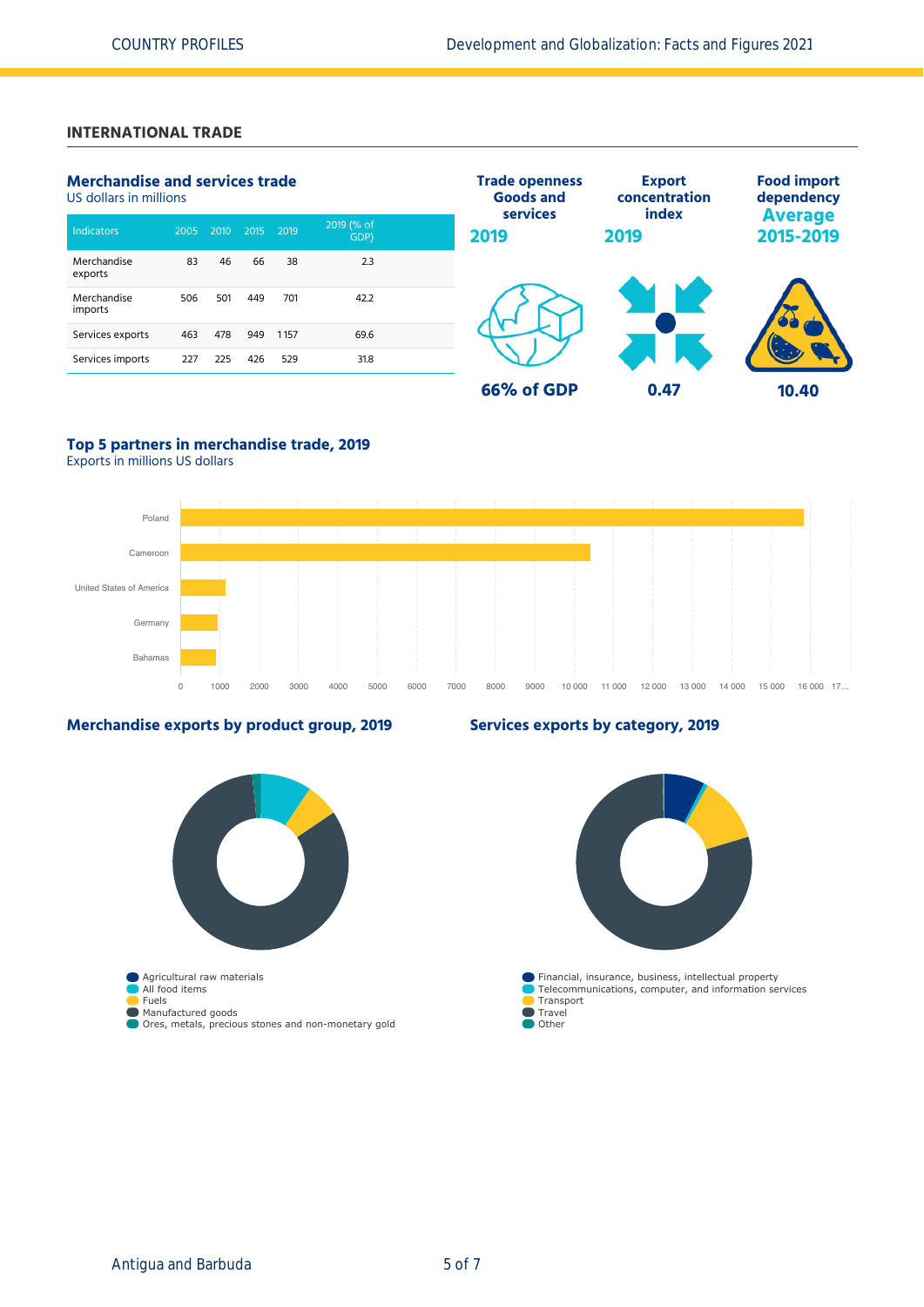#### **ENVIRONMENT**



# **INFORMATION AND COMMUNICATIONS TECHNOLOGY**